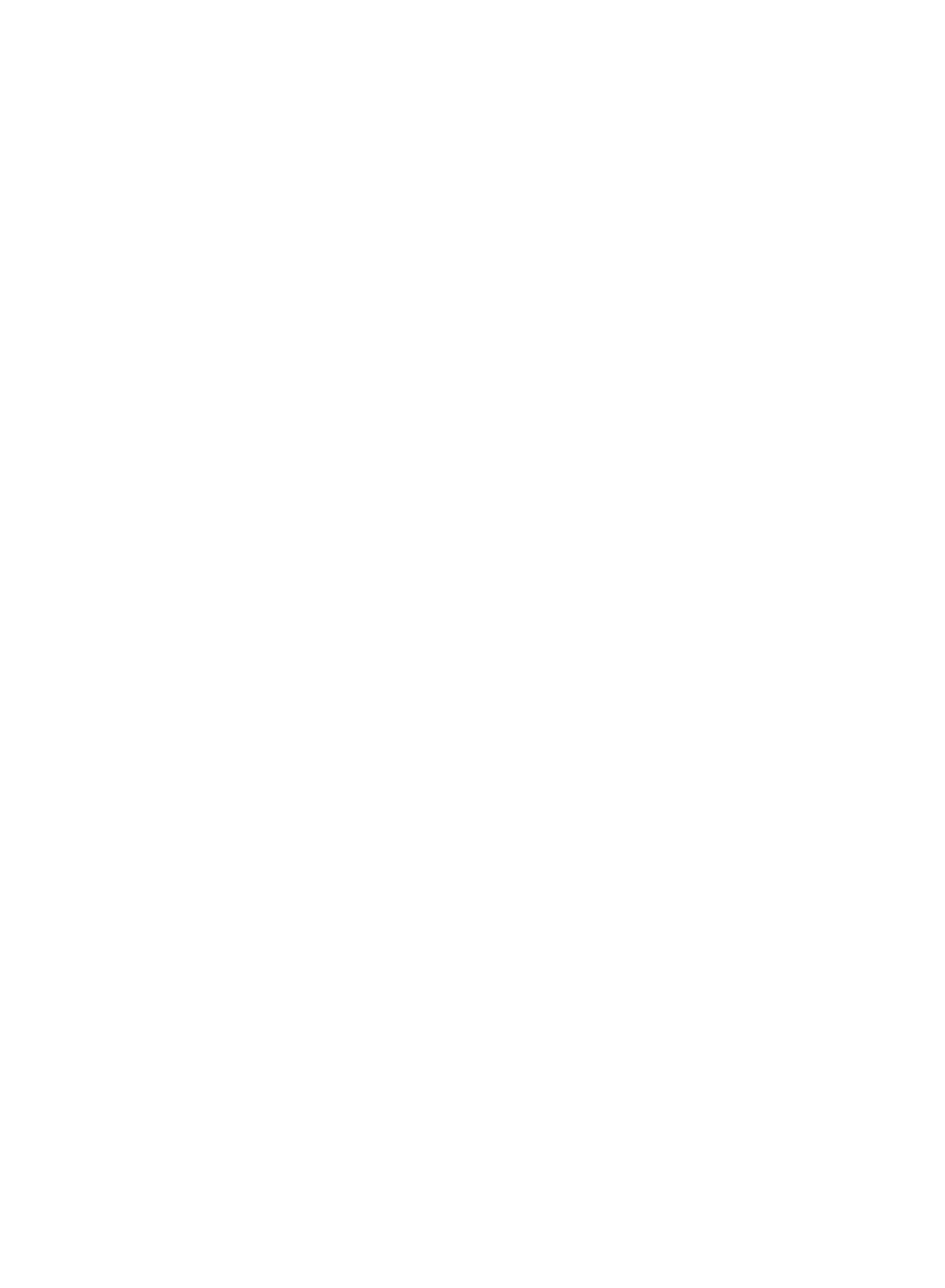## **CHAPTER 321B**

### **MINUMUM WAGES**

**An Act to make provisions for minimum wages in employments and for connected purposes.**  *1 of 2002* 

> *[Assent 21st January, 2002] [Commencement 21st January, 2002]*

**1.** This Act may be cited as the Minimum Wages Act. Short title.

2. In this  $Act$  —

Interpretation.

"employee" means any person who has entered into or works under (or, in the case of a contract which has been terminated, worked under) a contract of employment, whether the contract is for manual labour, clerical work or otherwise and whether it is a contract of service or apprenticeship, and any reference to employment shall be construed accordingly;

"employer", in relation to an employee, means any person or undertaking, corporation, company, public authority or body of persons including —

- (a) the owner of a business in which the employee is employed;
- (b) any managing agent of an employer;
- (c) in relation to a person engaged in plying for hire with any vehicle or vessel the use of which is obtained from the owner thereof under a contract of bailment (other than a hire-purchase agreement), the said owner;
- (d) in relation to a person employed for the purposes of any game or recreation and engaged or paid through a club, the manager, or, where the club is managed by a committee, the members of the managing committee, of the club,

who or which employs any person to work under a contract of employment or uses the services of a commission agent or contract worker; and includes the heirs, successors and assigns of an employer;

–––––––––––––––––––––––––––––––––––––––––––––––––––––––––––––––––––––––––––––––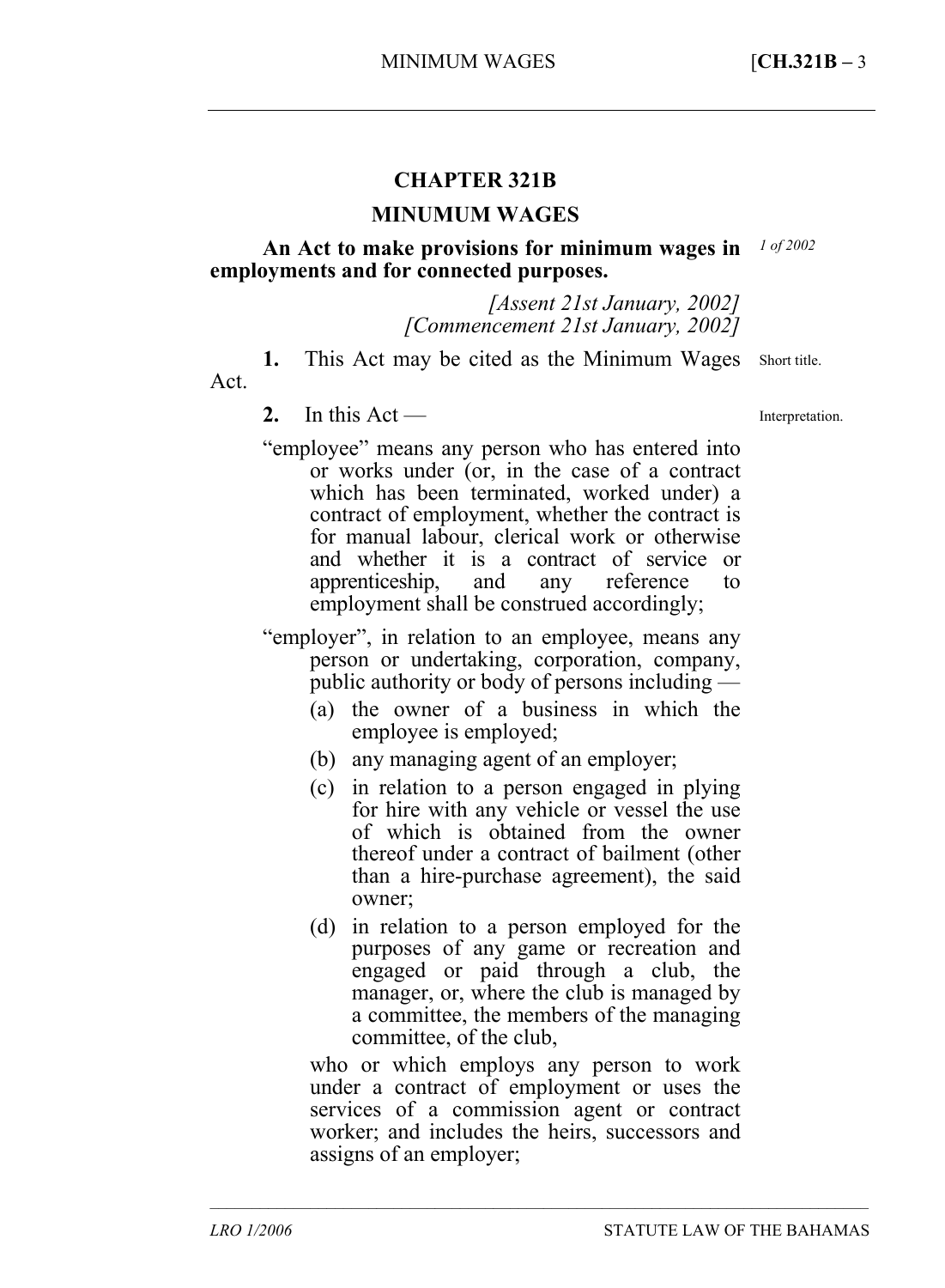- "inspector" means an inspector designated under section 11 as the case may be;
- "Minister" means the Minister responsible for Labour;
- "regulations" means regulations made under this Act and in the manner provided by this Act;
- "wages" includes every form of remuneration for work performed, but does not include tips, bonuses or other gratuities.

**3.** (1) Subject to subsections (2) and (3), the provisions of this Act shall apply in relation to any employee employed in any form of employment in The Bahamas including any such employment by or under the Crown in right of the Government of The Bahamas or by any body corporate established by law for public purposes.

- (2) This Act shall not apply to  $-$
- (a) industrial agreements existing on the date of the coming into force of this Act;
- (b) children and young persons.

(3) The Minister may by order provide that the provisions of this Act or such of the said provisions as are mentioned in the order shall or shall not apply in relation to persons or employments of such classes as may be specified in the order subject to such exceptions or modifications as may be so specified.

Minimum wages.

Application of Act.

- **4.** (1) The minimum wages shall be fixed as follows —
- (a) if the employee is employed by the week the minimum wages shall be one hundred and fifty dollars per week;
- (b) if the employee is employed by the day the minimum wages shall be thirty dollars per day;
- (c) if the employee is employed by the hour the minimum wages shall be four dollars per hour.

(2) The Minister may by order increase the sums specified in subsection (1) after consultation —

(a) with a confederation being in the opinion of the Minister a confederation representative of employers and associations of employers generally; and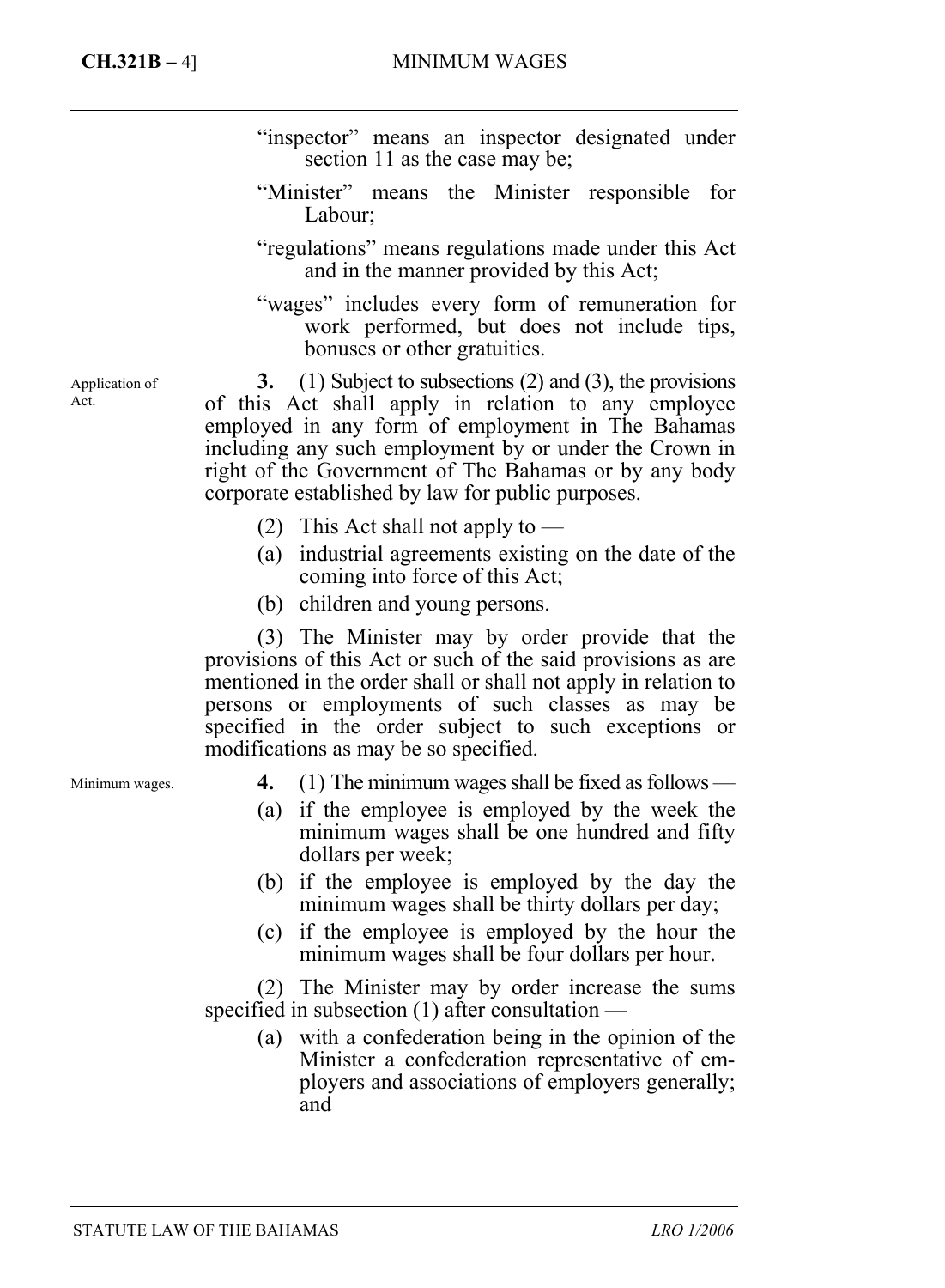(b) with an association of registered trade unions being an association in the opinion of the Minister representative of employees generally.

(3) As soon as the Minister has made a minimum wages order it shall be subject to affirmative resolution of both Houses of Parliament.

**5.** (1) If a contract whether made before or after the commencement of this Act, between an employee and his employer provides for the payment of less wages than the statutory minimum wages, such contract shall have effect as for those less wages there were substituted the statutory minimum wages.

(2) If an employer pays to an employee wages which are less than the statutory minimum wages, such employer is guilty of an offence and shall be liable, on summary conviction, to a fine of five thousand dollars, and the court shall order the employer to pay the employee such sum as is found by the court to represent the difference between the amount which ought to have been paid to the employee by way of remuneration, if section 4 had been complied with, and the amount actually paid.

(3) The powers given by this section for the recovery of sums due from an employer to an employee shall not derogate from any right to recover such sums by civil proceedings.

**6.** (1) Subject to the provisions of this section, any reference in this Act to wages shall be construed as a reference to the amount obtained or to be obtained in cash by the employee from his employer, clear of all deductions in respect of any matter whatsoever, except any deductions lawfully made —

- (a) under any written law requiring or authorising deductions to be made from wages for any purpose specified in that written law;
- (b) at the request in writing of the employee for any purpose in the carrying out of which the employer has no beneficial financial interest, whether directly or indirectly.

–––––––––––––––––––––––––––––––––––––––––––––––––––––––––––––––––––––––––––––––

(2) For the purposes of this section, the expression "cash" means current coin and currency notes of The Bahamas and any drafts or orders for the payment of money by means of which wages may be lawfully paid.

Enforcement of minimum wages.

Computation of wages.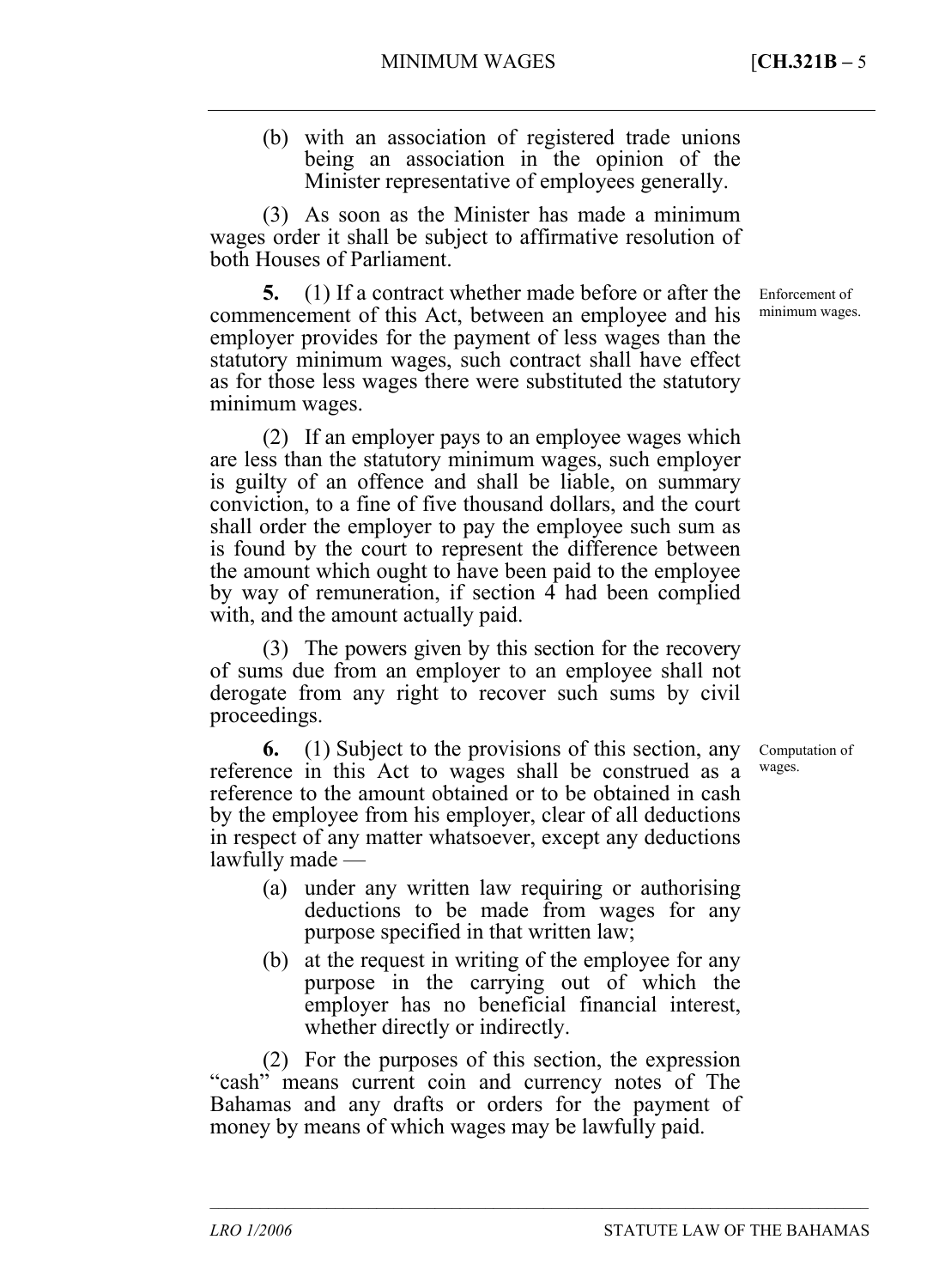Employers not to receive premiums.

(3) Nothing in this section shall be construed as authorising the doing of any act which is illegal by virtue of any written law.

**7.** (1) Where an employee is an apprentice or learner, it shall not be lawful for his employer to receive directly or indirectly from him, or on his behalf or on his account, any payment by way of premium:

Provided that nothing in this subsection shall apply —

- (a) to any such payment duly made in pursuance of any instrument of apprenticeship not later than four weeks after the commencement of the apprenticeship; or
- (b) to any such payment made at any time if duly made in pursuance of any instrument of apprenticeship, or of any contract in writing providing for the training or education of the employee, which is approved for the purposes of this provision, either generally or in relation to the particular case by the Minister.

(2) Any employer acting in contravention of this section shall be guilty of an offence and liable, on summary conviction, to a fine not exceeding one thousand dollars, and the court may, in addition to imposing a fine, order him to repay to the employee or other person to whom the payment was made the sum improperly received by way of premium.

**8.** (1) The employer of any employee shall keep such records as are necessary to show whether or not the provisions of this Act are being complied with as respects that employee, and all such records shall be retained by the employer for three years.

(2) The employer of any employee shall post such notices as may be prescribed for the purpose of informing that employee of any minimum wages affecting him, and, if it is so prescribed, shall give notice in any other prescribed manner to that employee of the said minimum wages and of such other matters, if any, as may be prescribed.

(3) If an employer fails to comply with any of the requirements of this section, he shall be guilty of an offence and liable, on summary conviction, to a fine not exceeding five hundred dollars.

Records and notices.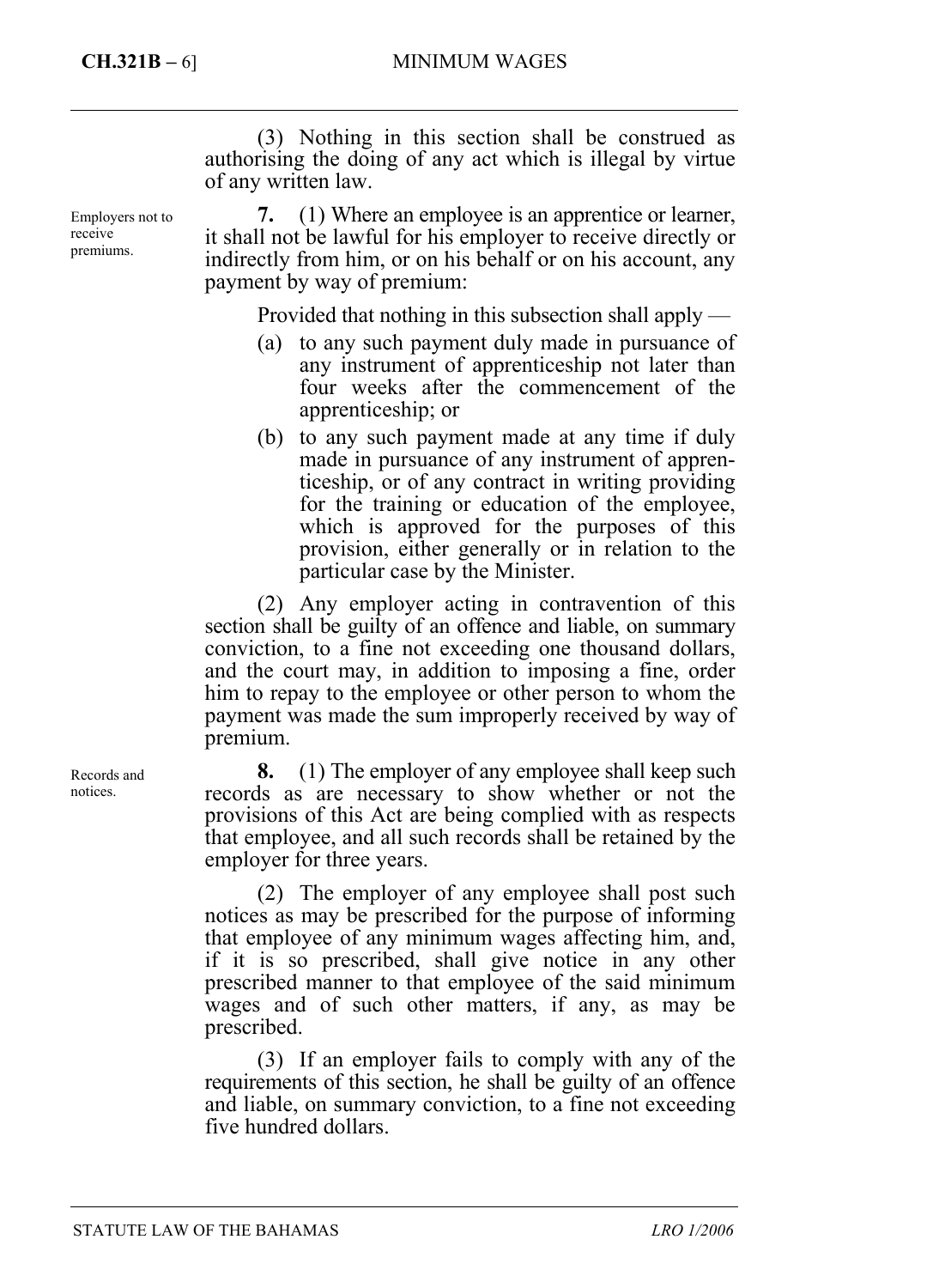(4) This section shall not apply in the case of domestic workers.

**9.** If any person makes or causes to be made or knowingly allows to be made any entry in a record required by this Act to be kept by employers which he knows to be false in a material particular, or for purposes connected with this Act produces or furnishes, or causes or knowingly allows to be produced or furnished, any wages sheet, records, list or information which he knows to be false in a material particular, he shall be guilty of an offence and liable, on summary conviction, to a fine not exceeding five thousand dollars.

**10.** (1) Where an employer is charged with an offence under this Act, he shall be entitled, upon complaint duly laid by him, and on giving to the prosecution not less than three days' notice in writing of his intention, to have any other person whose act or default he alleges that the offence in question was due, brought before the court at the time appointed for the hearing of the charge; and if, after the commission of the offence has been proved, the employer proves that the offence was due to the act or the default of that other person, that other person may be convicted of the offence; and, if the employer further proves that he has used all due diligence to secure that this Act and any relevant regulation or order made thereunder are complied with, he shall be acquitted of the offence.

(2) Where a defendant seeks to avail himself of the provisions of subsection  $(1)$  —

- (a) the prosecution, as well as the person whom the defendant charges with the offence, shall have the right to cross-examine him, if he gives evidence, and any witness called by him in support of his plea, and to call rebutting evidence; and
- (b) the court may make such order as it thinks fit for the payment of cost by any party to the proceedings to any other party thereto.

–––––––––––––––––––––––––––––––––––––––––––––––––––––––––––––––––––––––––––––––

(3) Proceedings may first be taken against any such other person to whose act or default an offence under this Act is alleged to be due, without first causing proceedings to be taken against the employer; and in any such proceedings the defendant may be charged with, and on

Penalty for false records and information.

Liability of agent and special defence to employers.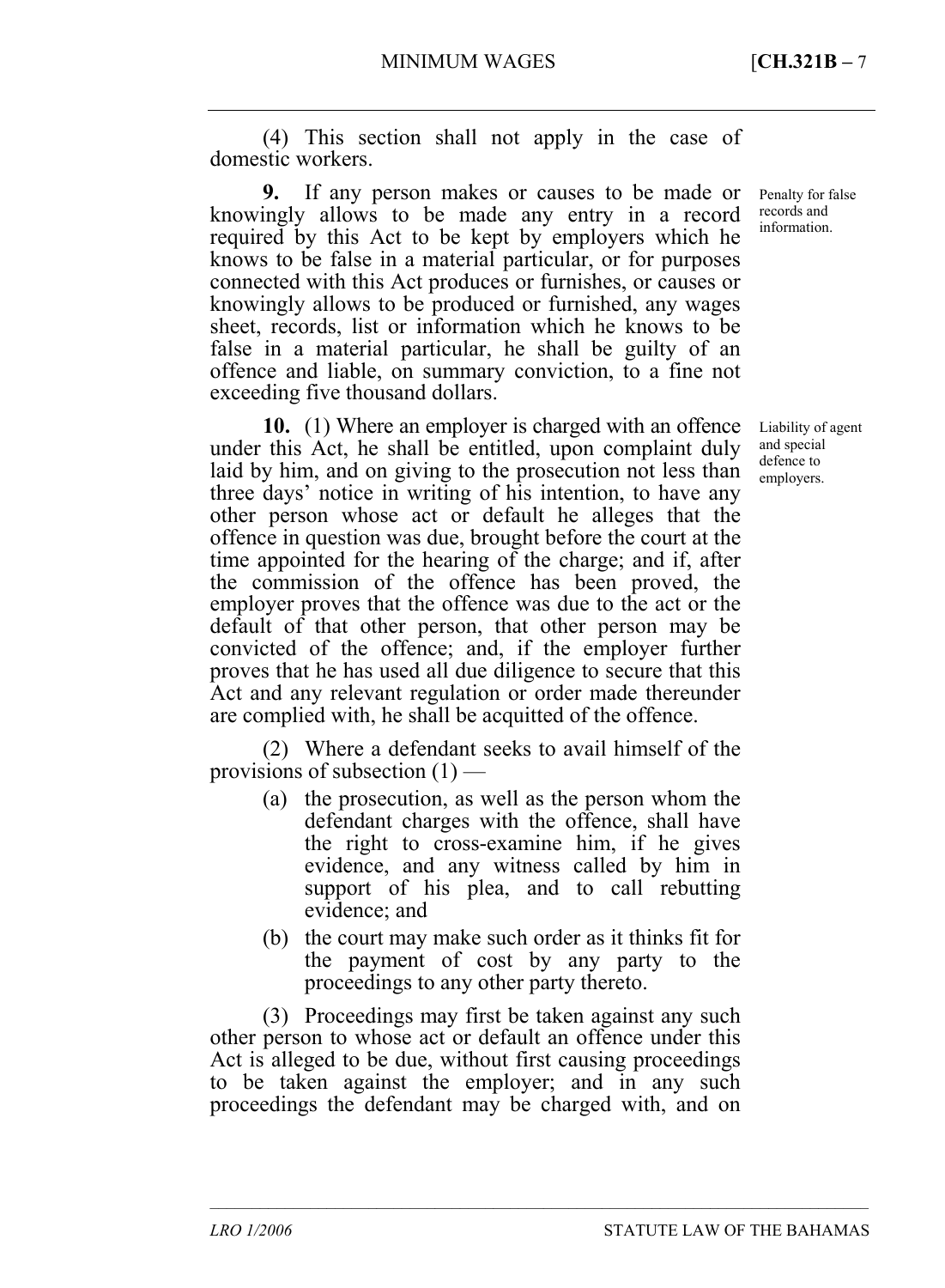|             | proof that the offence was due to his act or default, be<br>convicted of, the offence with which the employer might<br>have been charged.                                                                                                                                                                                                                                                                                  |
|-------------|----------------------------------------------------------------------------------------------------------------------------------------------------------------------------------------------------------------------------------------------------------------------------------------------------------------------------------------------------------------------------------------------------------------------------|
| Inspectors. | 11. (1) The Minister may designate any suitably<br>qualified public officer as an inspector under this Act.                                                                                                                                                                                                                                                                                                                |
| Ch. 321A.   | (2) An inspector may, for the purpose of ensuring<br>compliance with this Act or with the Employment Act, or<br>the regulations made thereunder —                                                                                                                                                                                                                                                                          |
|             | (a) inspect and examine all books, payrolls and<br>other records, if any, of an employer relating to<br>the minimum wages, overtime pay and vacation<br>pay affecting any employee;                                                                                                                                                                                                                                        |
|             | take extracts from or make copies of any entry<br>(b)<br>in the books, payrolls and other records, if any,<br>mentioned in paragraph (a);                                                                                                                                                                                                                                                                                  |
|             | require any employer to make or furnish state-<br>(c)<br>ments, either orally or in writing in such form as<br>may be prescribed to provide information<br>respecting the minimum wages paid to all or any<br>of his employees, and their overtime pay and<br>vacation pay; and                                                                                                                                            |
|             | (d)<br>require any employee to make full disclosure,<br>production and delivery to him of all records,<br>documents, statements, writings, books, papers<br>and extracts therefrom, or copies thereof, or of<br>any other information (whether or not in<br>writing) that the employee has in his possession<br>or under his control and that in any way relate to<br>his minimum wages, overtime pay and vacation<br>pay. |
|             | An inspector may after having given reasonable<br>(3)                                                                                                                                                                                                                                                                                                                                                                      |

(3) An inspector may, after having given reasonable notice, at any reasonable time, enter upon any place other than a private dwelling where any person is employed for the purpose of making an inspection authorised under subsection (2).

(4) An inspector shall be furnished by the Minister with a certificate of his authority and, on entering any such place as is mentioned in subsection (3), shall, if so required, produce the certificate to the person in charge thereof.

(5) The person in charge of any such place as aforesaid and every person employed therein or in connection therewith, shall give an inspector all reasonable